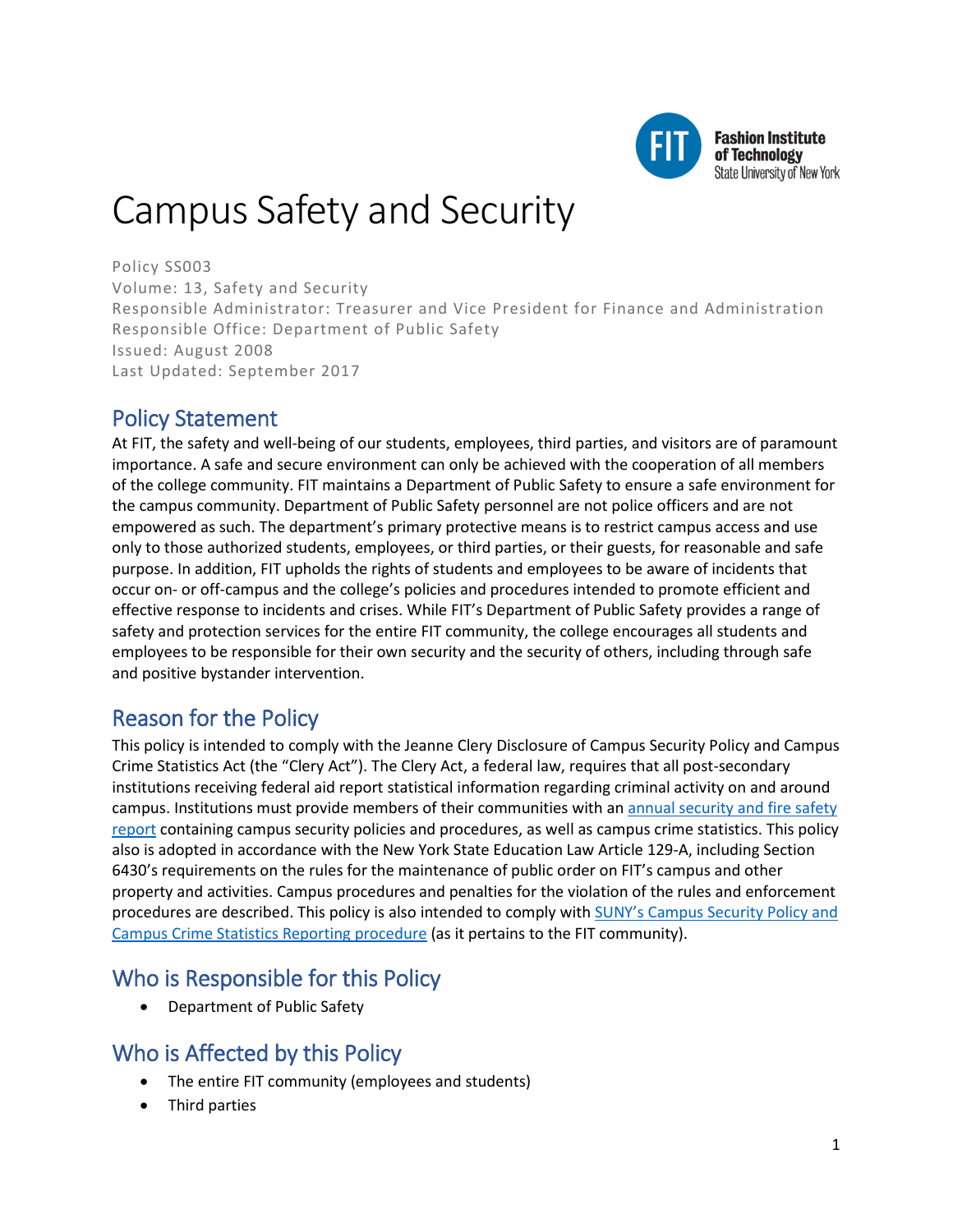## **Definitions**

N/A

### **Principles**

#### • **Maintenance of Public Order**

FIT's Rules for the Maintenance of Public Order prohibit any person whether singly or in concert with others from:

- o willfully threatening or causing physical injury to another person;
- o physically restraining or detaining any other person;
- $\circ$  removing anyone from any place where he or she is authorized to remain;
- o willfully damaging or destroying property of FIT or property under FIT's control;
- o removing FIT property or property under FIT's care;
- o using FIT property or property in FIT's control without authorization;
- $\circ$  entering into any private office of an administrative officer, member of the faculty, or staff member without implied or explicit permission;
- $\circ$  entering into and remaining in any campus building for any purpose other than its authorized uses or in such manner as to obstruct its authorized uses;
- o remaining in any campus building after it is closed without authorization;
- $\circ$  refusing to leave a campus building after being required to do so by an authorized administrative officer or public safety officer;
- $\circ$  obstructing the free movement of people and vehicles in any place to which these rules apply;
- $\circ$  deliberately disrupting or preventing the peaceful and orderly conduct of classes, lectures, and meetings;
- $\circ$  deliberately disrupting or preventing the freedom of any person to express their views, including invited speakers;
- $\circ$  knowingly having in their possession on premises to which these rules apply, any rifle, shotgun, pistol, revolver, or other firearm or weapon without the written authorization of the president whether or not a license to possess the weapon has been issued to the person;
- $\circ$  willfully inciting others to commit any of the acts prohibited hereby with the specific intent to procure them to do so; or
- $\circ$  taking any action, or creating or participating in the creation of any situation, which recklessly or intentionally endangers the mental or physical health of anyone or involves the forced consumption of liquor or drugs for the purpose of initiation into or affiliation with any organization.

Nothing in these rules shall be construed to limit or restrict the freedoms of speech and peaceful assembly.

These Rules for the Maintenance of Public Order apply to the conduct of students, faculty, all other staff, licensees, invitees, and all other persons, whether or not their presence is authorized, upon any FIT campus property; other property owned, leased, or otherwise controlled by FIT and used for, related to, or supporting FIT's educational purposes; or in any FIT activity (any event, function, or activity that is organized, supported, or financed in whole or in part by the college or by any FIT office, department, division, course, program or organization, including student organizations/clubs/teams). A copy of these rules is provided to all students,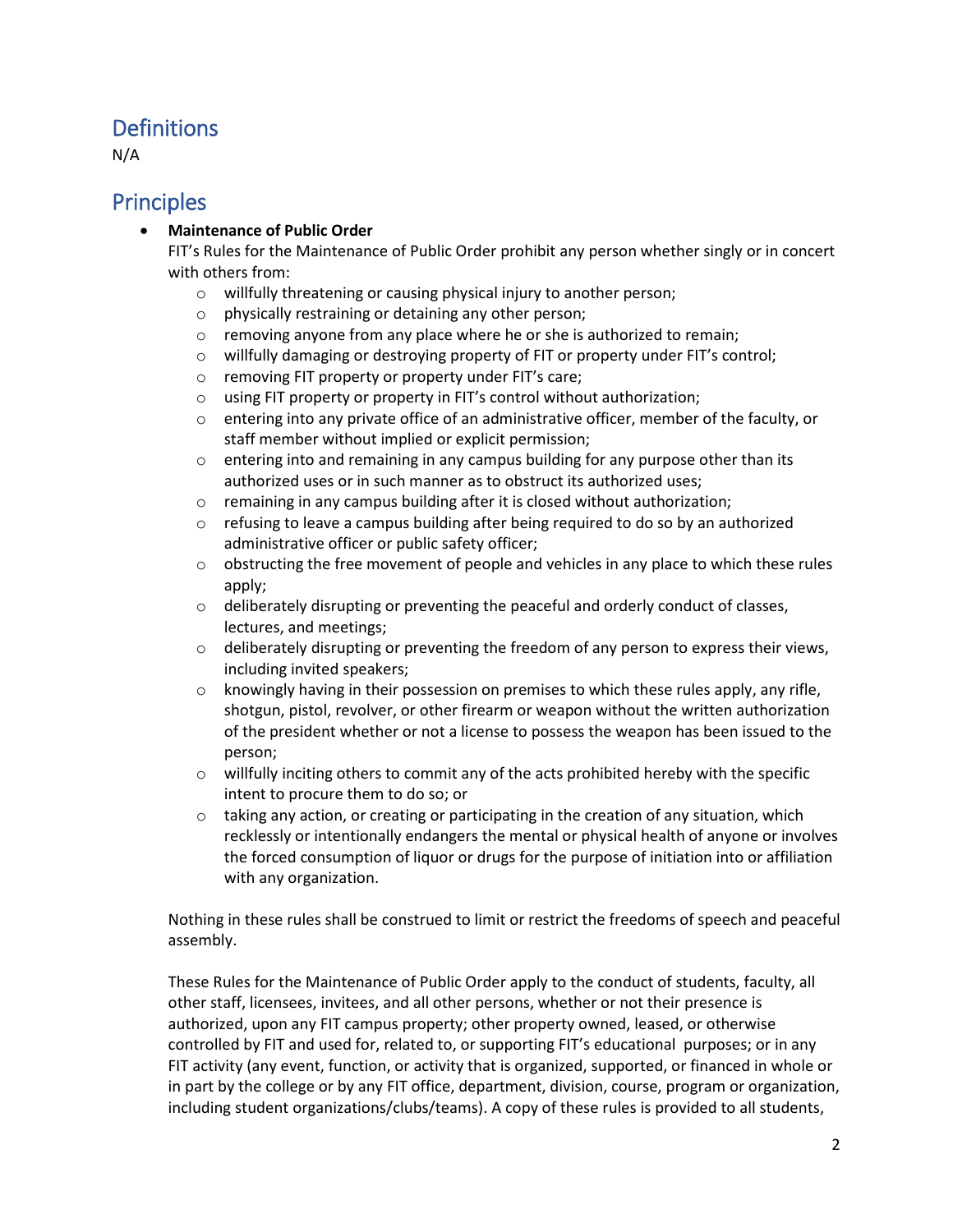faculty and staff and are deemed to be part of the by-laws of all FIT-recognized organizations. Additional rules and regulations on conduct are outlined in other FIT policies (including but not limited to the FIT [Code of Student Conduct](https://www.fitnyc.edu/policies/enrollment-management/code-of-conduct.php) and [Sexual Misconduct Response](https://www.fitnyc.edu/policies/safety-security/sexual-assault-stalking-abuse.php) policy).

In the case of a student or employee violator, their suspension, expulsion, termination, or other appropriate disciplinary action will be determined in accordance with the applicable student judicial process or employee disciplinary process. In the case of any organization that authorizes such conduct, its permission to operate on FIT property or property controlled by FIT will be rescinded. Any licensee or invitee who violates any provision of these rules will have the license or invitation revoked and they and any other person who violates the rules will be directed to leave the college's property. In the event of a failure or refusal to leave FIT's property, such person(s) shall be ejected from the property.

#### • **Campus Crime Statistics**

Each year, pursuant to the Clery Act, FIT shall publish an annual report containing crime statistics, fire statistics, and statements of security policy. The report also includes information on safety and security topics including prevention, reporting, fire safety, services for victims, discipline, and other information. FIT's Annual Security and Fire Safety Report may be accessed at Public Safety's website[, https://www.fitnyc.edu/safety/statistics.](https://www.fitnyc.edu/safety/statistics) This report is required of all post-secondary institutions that participate in federal student aid programs.

The report contains statistics about certain offenses that occurred in locations as required by the Clery Act: on campus, in certain non-campus buildings or property owned or controlled by FIT, and on public property within, or immediately adjacent to and accessible to, on-campus property. The specific properties covered by the statistics as required by the Clery Act are explained in more detail in the report. The categories for which statistics are reported are set by the Clery Act. Campus crime statistics reflect incidents that were reported. Should an incident be reported and included in statistics, it does not denote that the incident actually occurred, or that if it occurred it was a criminal offense. The statistics in the report shall include all Cleryreportable incidents reported directly to FIT's Department of Public Safety. Public Safety also must include statistics collected from FIT administrators, known as Campus Security Authorities ("CSA"), to whom students are directed by FIT policy to report criminal offenses and to other school officials who have significant responsibilities for student and campus activities. CSAs are identified by FIT and will be provided with training on their duties. CSAs are required to immediately forward reports of Clery Act crimes to Public Safety. Public Safety also must request and include statistics from the respective local law enforcement for all of FIT's Clery geography (on-campus, public property, and non-campus) and include these statistics to the extent the statistics are available and provided to FIT.

The President's Advisory Committee on Campus Security has designated the Office of the Director of Public Safety to handle the Annual Security and Fire Safety Report. Upon request, the Office of the Director of Public Safety will mail a hard copy of the Annual Security and Fire Safety Report to the individual requestor within ten days of the request. Statistics are also available through the U.S. Department of Education's Campus Safety and Security website, [http://ope.ed.gov/campussafety,](http://ope.ed.gov/campussafety) which compiles statistics submitted by all schools under the Clery Act. For additional assistance, please contact the Department of Public Safety, located in the Fred P. Pomerantz Art and Design Center, Room D442. The general business number is (**212) 217-4999**.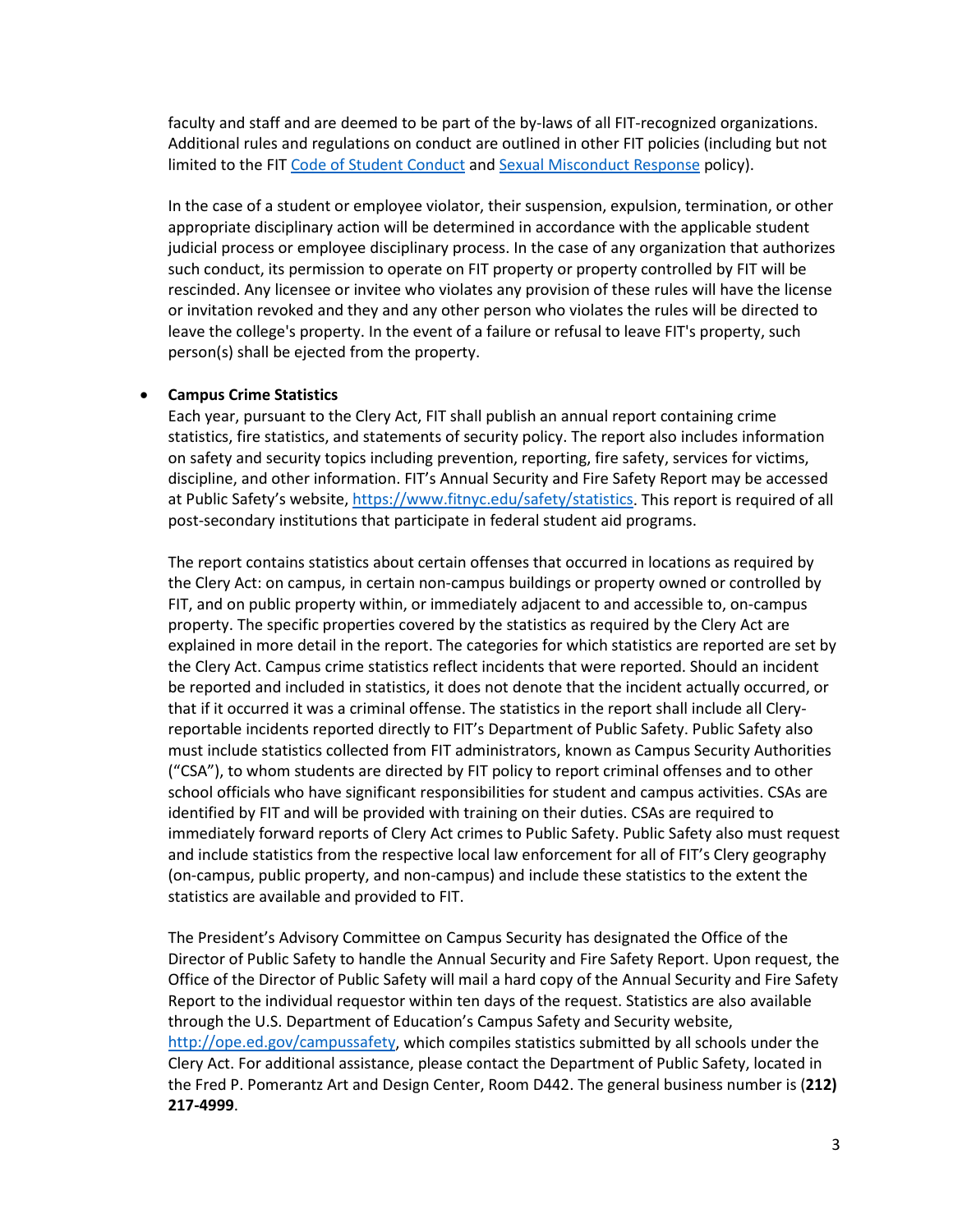Also pursuant to the Clery Act, FIT's Department of Public Safety maintains a daily log of crimes and incidents that occur on campus, which may be accessed at the Public Safety Office in Room D442.

Statistics of crimes in public recordkeeping, such as the publication of the Annual Security Report and the daily crime log, are always reported without inclusion of personally identifying information about victims. To ensure that its statistics are complete, FIT shall use its best efforts to collect crime statistics reported to confidential resources at FIT in a de-identified, anonymized way that strictly maintains patient confidentiality. FIT also encourages its confidential resource professionals, where appropriate, to advise on other reporting options, including the option to anonymously report crimes for inclusion in Clery Act statistics.

#### • **Educational Programs**

Safety and security awareness programs for both on and off campus are presented at student orientation each semester. In addition, FIT's Department of Public Safety also presents campus safety and security programs to all resident assistants each semester to prepare them to assist residential students with safety concerns. Safety and security programs are also readily available to any employees upon request. Programming includes (but is not limited to):

- **Building evacuation procedures for fire and other emergencies, including live drills** during the semester;
- **Shelter in place procedures, including live drills during the semester;**
- **EXEC** Campus safety escort program;
- Safety shuttle program;
- Actively partnering with the Title IX Coordinator on sexual and interpersonal violence programming; and
- **Safely navigating NYC mass transit.**

Additional information on education and training for sexual and interpersonal violence is available in FIT'[s Sexual Misconduct Response](https://www.fitnyc.edu/policies/safety-security/sexual-assault-stalking-abuse.php) policy. Additionally, an educational session for the prevention of bias-related crimes is provided to students during Student Orientation; more information is available in FIT'[s Bias Crime Prevention](https://www.fitnyc.edu/policies/enrollment-management/bias-crime-prevention.php) policy.

#### • **Emergency Procedures**

The President of FIT has established an Emergency Preparedness and Response Group, which recommends and implements emergency mitigation measures and coordinates planning for emergency situations affecting the college, including implementation of training and exercise activities throughout the FIT community. The EPRG meets regularly to plan for emergency situations that may affect the FIT community. FIT has developed an Emergency Preparedness Plan, accessible online a[t https://www.fitnyc.edu/emergency/](https://www.fitnyc.edu/emergency/), which outlines the procedures it will follow to respond to specific types of emergencies. In medical emergencies, personnel from Public Safety and Health Services work together as a team to respond. Health Services operates as an ambulatory care unit and handles most medical emergencies occurring on campus. At times, however, a 911 operator may be contacted to request the immediate response of an ambulance to transport an injured or ill person to a local hospital. In case of other emergencies, please see a list of possible emergency scenarios and corresponding procedures to follow at [https://www.fitnyc.edu/emergency/what-to-do/index.php.](https://www.fitnyc.edu/emergency/what-to-do/index.php)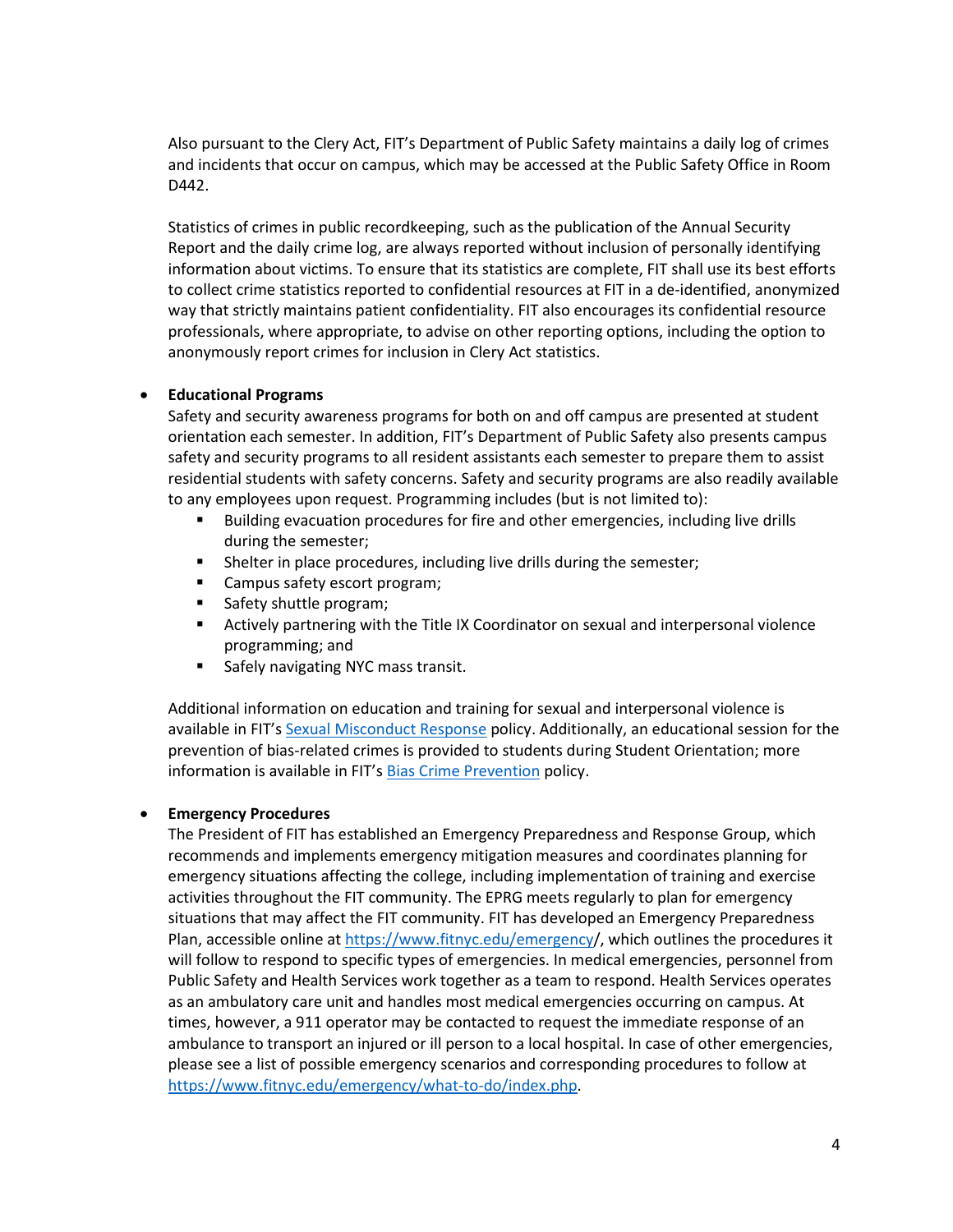#### • **Timely Warnings and Emergency Notifications**

o **Timely Warnings**

FIT will issue a timely warning to the campus community whenever a Clery-reportable incident has been reported to Public Safety that FIT deems to represent a serious or continuing threat to students and employees. The warning will be issued as soon as pertinent information is available and will include information about the crime and information that promotes safety and aids in prevention of similar crimes.

Timely warnings may be sent by the President, the Director of Public Safety, the Vice President for Finance and Administration, the Vice President for Communications and External Relations, and/or any of these administrators' authorized designees. Where feasible and appropriate under the circumstances, these administrators will consult with each other and other FIT administrators pursuant to th[e Emergency Preparedness Plan](https://www.fitnyc.edu/emergency/) to determine whether the Clery-reportable incident poses a serious or continuing threat to FIT students and employees, as well as the content and the means of distribution; each of these administrators are, however, authorized to immediately issue a timely warning in situations that require immediate action to protect the health and safety of the FIT community, pursuant to FIT's Emergency Preparedness Plan.

Timely warnings may be sent through the FIT Alert system (described below) and/or through any other means designed to reach the FIT community, including the public address system, email notification, text message or voice call, signage, postings on the college's website, social media channels, and the college's information phone line (**212) 217-7792**. Should the condition change, whereby there is no longer an ongoing threat to campus community, an update may be sent advising of such.

#### o **Emergency Notifications**

FIT will issue an emergency notification to the campus community whenever it has confirmation of a significant emergency or dangerous situation that involves an immediate, imminent, or impending threat to the health or safety of students or employees. FIT will, without delay, and taking into account the safety of the community, determine the content of the notification and initiate the notification system, unless issuing a notification will, in the professional judgment of responsible authorities, compromise efforts to assist a victim or to contain, respond to, or otherwise mitigate the emergency. Depending on the situation, FIT may in some instances notify only the affected portion of the campus community rather than the entire community. Additional segments of the campus community may be notified if a situation warrants as it develops.

Emergency notifications may be sent by the President, the Director of Public Safety, the Vice President for Finance and Administration, the Vice President for Communications and External Relations, and/or any of these administrators' authorized designees. Where feasible and appropriate under the circumstances, these administrators will consult with each other and other FIT administrators pursuant to the Emergency Preparedness Plan to confirm whether an emergency or dangerous situation warranting a notification exists, as well as the content and the means of distribution; each of these administrators are, however, authorized to issue an emergency notification in situations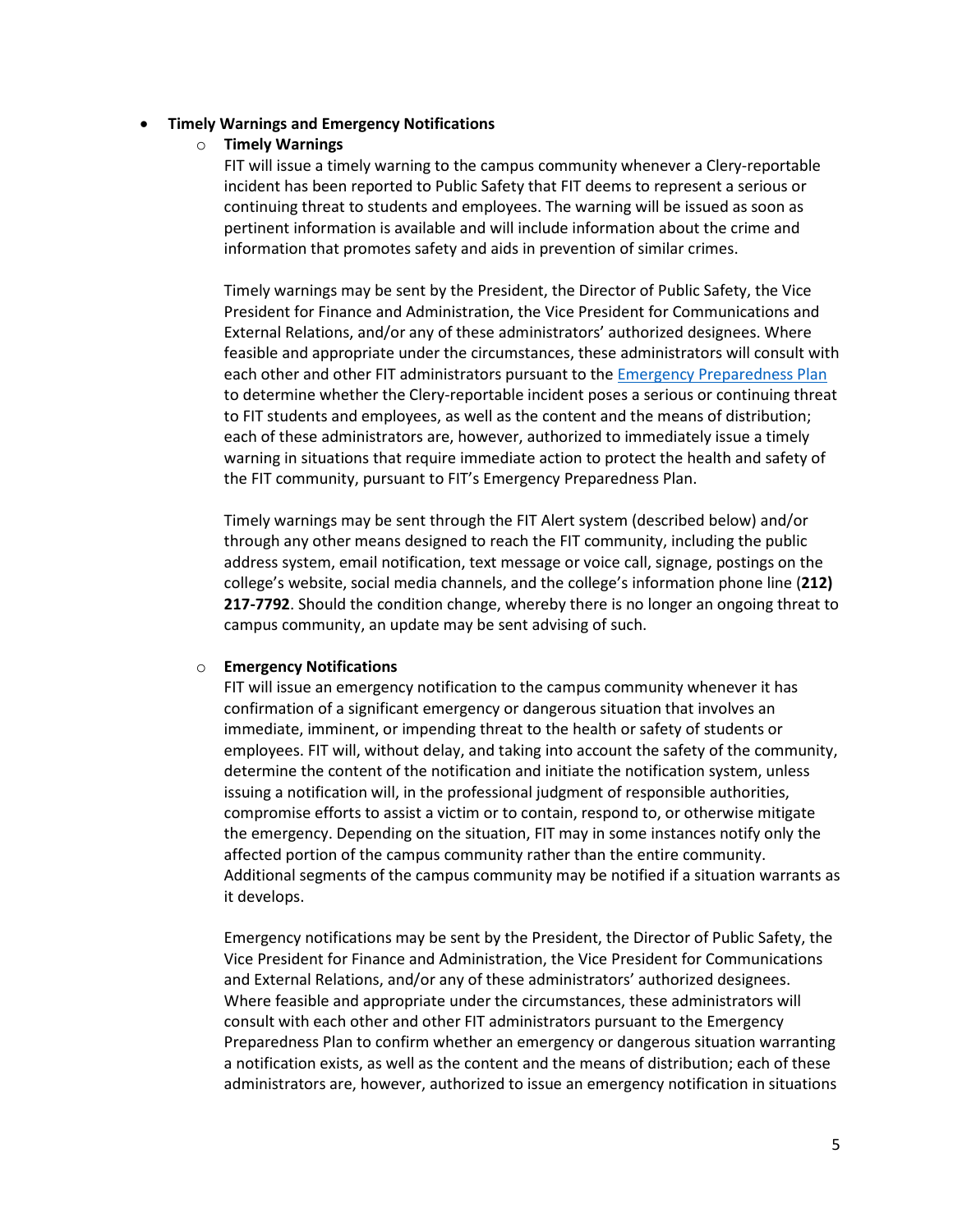that require immediate action to protect the health and safety of the FIT community, pursuant to FIT's Emergency Preparedness Plan.

Emergency notifications may be sent through the FIT Alert system (described below) and/or through any other means designed to reach the FIT community, including the public address system, email notification, text message or voice call, signage, postings on the college's website, social media channels, and the college's information phone line (212) 217-7792. Should the condition change, whereby there is no longer an ongoing threat to the safety of the campus community or segment thereof, an update may be sent advising of the change in condition. The confirmation of whether an emergency or dangerous situation warranting a notification exists, as well as the content of the notice, the means to communicate it, and distribution of the notice, may be made by the President, the Director of Public Safety, the Vice President for Finance and Administration, the Vice President for Communications and External Relations, and/or any of these administrators' authorized designees and may depend on the circumstances of the emergency or situation.

Emergency response protocols are tested on at least a yearly basis, and members of the FIT community are sent information about procedures in conjunction with such tests. Public Safety keeps records of such tests.

#### o **FIT Alert**

All students and employees are automatically added to FIT Alert using FIT records using FIT email addresses (students and employees) and office extensions (employees), and alerts will be sent to those channels by default. Alerts can come in the form of emails, text messages, and/or phone calls. Students and employees are encouraged to log into MyFIT to review their information in the alert system to ensure contact details are correct. Students and employees will also be able to add and/or select additional communication channels. While parents, spouses, and other family members cannot enroll in the program, students and employees may add that contact information to their accounts. The system updates weekly. When individuals are no longer employed and students are no longer enrolled at the college, they will be automatically removed from the system.

#### o **Notify NYC**

New York City has created a citywide emergency notification system available to the public that provides numerous notification types, including emergency alerts, public health notifications, major mass transit or traffic disruptions, and more. For more information or to enroll, visit [nyc.gov/notifynyc.](https://a858-nycnotify.nyc.gov/notifynyc)

#### • **Campus Security Advisory Committee**

The President of FIT has appointed a President's Advisory Committee on Campus Security to review campus security policies and procedures, and to make written findings and recommendations at least once each academic year for improving campus safety. Such reports will be made available upon request. See the related documen[t President's Advisory Committee](https://www.fitnyc.edu/safety/advisory-committee.php)  [on Campus Security.](https://www.fitnyc.edu/safety/advisory-committee.php)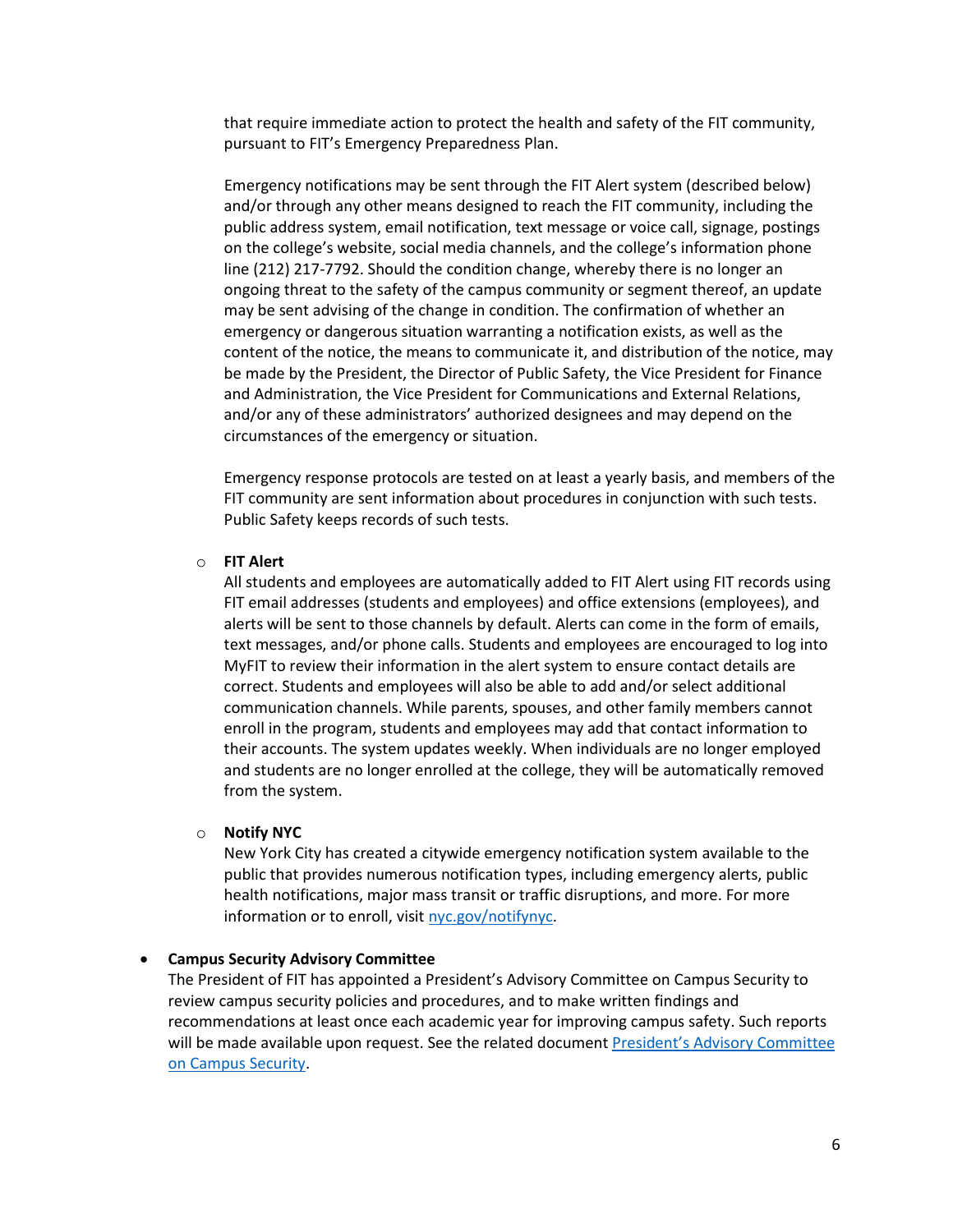#### • **Registered Sex Offenders**

As a service to the community, in conjunction with the Campus Sex Crimes Prevention Act of 2000 and Article 6-C of New York's Sex Offender Registration Act, a list of registered sex offenders is provided at [http://www.criminaljustice.ny.gov/.](http://www.criminaljustice.ny.gov/)

### Responsibilities

N/A

### Procedures

• **Reporting Criminal Actions, Fire, and Other Emergencies**

FIT encourages accurate and prompt reporting of all crimes to Public Safety and to local law enforcement, when the victim of a crime elects to (or is unable to) make such a report. One of the most important tools in an emergency is prompt communication in order to facilitate proper reporting and resource utilization and to record the occurrence for further study and preventive action. FIT has public safety staff on duty 24 hours a day, 7 days a week, and 365 days a year. Timely communication with Public Safety in the event of a dangerous situation - an assault, threat, injury, sexual offense, attempted crime, fire, and other emergency - is critical to the safety of all members of the community. Emergency calls to report a crime, serious incident, or dangerous situations may be made by calling the Department of Public Safety from any emergency telephone located within the campus buildings (red phones), throughout the campus perimeter (blue phones) or by calling (**212) 217-7777**. The Department of Public Safety is in the Fred P. Pomerantz Art and Design Center, Room D442, the general business number is (**212) 217-4999**. For other emergencies, please refer to the Emergency Preparedness Plan.

Crimes, serious incidents, and court order directives may also be reported to the Dean of Students, Business and Liberal Arts Center, Room B221, 212.217.3800, or to the Title IX Coordinator/Affirmative Action Officer, (**212) 217-3360**.

#### o **Additional Options for Reporting Crimes and Incidents**

FIT prefers that all crimes and incidents be promptly reported to one of the authorities listed above. FIT recognizes, however, that depending on the circumstances, some members of the FIT community may choose to report crimes and incidents to other FIT officials. In addition to the authorities listed, crimes and incidents may be reported to the following additional administrators:

- o Director of Residential Life, (212) 217-3900
- o Director of Athletics and athletic coaches, (212) 217-4210
- o Director of Office of Educational Opportunity Programs, (212)217-4170
- o Director of Office of Disability Services / FIT-ABLE, (212) 217-4090
- o Director of Student Life, (212) 217-4130
- o Dean for International Programs (study abroad), (212) 217-5380
- o Director of International Student Services, (212) 217-3700
- o Any senior administrator of FIT, which includes the President's cabinet and certain Deans and Directors (for a list of senior administrators, visit: [https://www.fitnyc.edu/administration/\)](https://www.fitnyc.edu/administration/).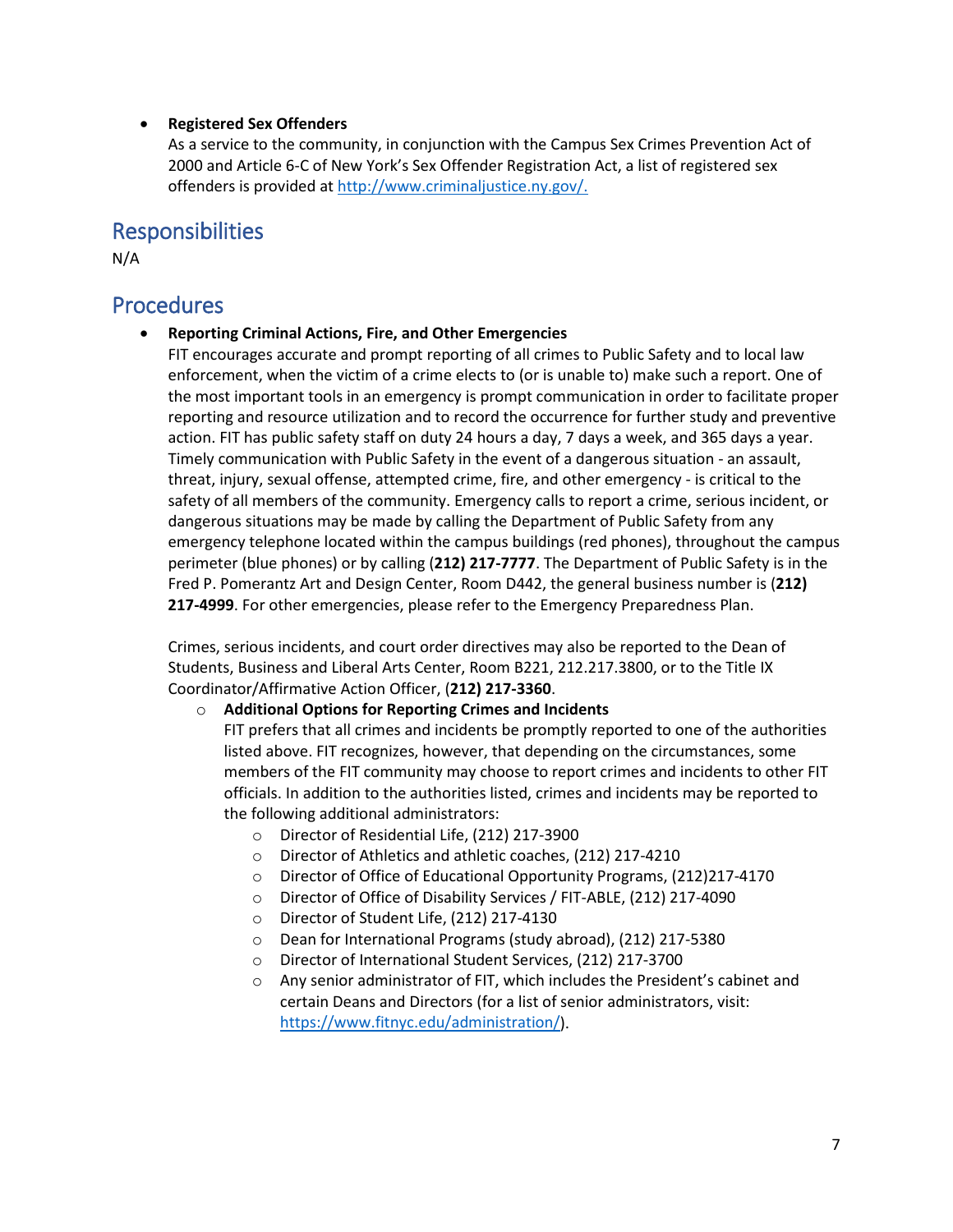#### o **Anonymous Reporting**

Persons wanting to anonymously report a crime or incident can do so by contacting FIT's Tip Line, (212) 217-TIPS (8477). The reporting person's name, if provided, will be kept confidential, but the incident may be included in the annual crime statistic report without divulging the person's name or any other information that would infringe on confidentiality. FIT encourages its professional counselors to inform people of this procedure. However, please note that an allegation of sex or gender-based misconduct involving students or other members of the college community, even if made anonymously, will be reported to the Title IX Coordinator, and reports of other types of misconduct, even if made anonymously, will be reported to the Dean of Students, Human Resources, or other appropriate officials.

#### • **Bias/Hate Crimes**

For protocol and enforcement, please refer to FIT's Bias Crime Prevention policy and the related policies on Sexual Misconduct Response and Nondiscrimination and Anti-Harassment.

• **Possession, Use/Consumption, Sale and Distribution of Drug and Alcohol** For protocol and enforcement, please refer to FIT'[s Drug and Alcohol Abuse Prevention](http://www.fitnyc.edu/policies/enrollment-management/drug-alcohol-abuse-prevention.php) policy.

#### • **Fire Safety**

On-site facilities management engineers are proficient in working with fire alarm systems and work closely with the Department of Public Safety. In the event of fire alarm activation, Public Safety and maintenance personnel quickly respond to the scene. FIT has a fire evacuation plan. It is the responsibility of all FIT personnel, working together, to get occupants quickly and safely out of any area where the threat of fire or smoke exists. The actual fighting of any fire on campus is the responsibility of personnel from the New York City Fire Department. Please see FIT's Fire Safety policy.

#### • **Property Damage or Loss**

Community members should report college or personal property damage or loss to initiate appropriate immediate actions. If an investigation is warranted, appropriate personnel will be notified.

#### • **Investigations**

Public Safety conducts its own investigation and follow-up. Depending on the nature of the incident and/or threat, the Department of Public Safety cooperates with FIT personnel, promptly notifies the New York City Police Department, and cooperates with NYPD and other law enforcement and regulatory agencies in their investigations.

#### o **Violent Felony Offenses**

In instances involving a violent felony offense (as defined in Section 70.02(1) of the Penal Law of the State of New York) occurring in the buildings and on the grounds of the college, Public Safety will coordinate with local law enforcement to promptly investigate. Public Safety will notify local law enforcement as soon as practicable but in no case more than 24 hours after a report of a violent felony; provided, however, that victims of sexual misconduct shall be informed of their options to notify proper law enforcement authorities, their right to report or not to report such offense to local law enforcement, and the option to be assisted by FIT authorities should the victim wish to notify local law enforcement. See also FIT's Sexual Misconduct Response policy.